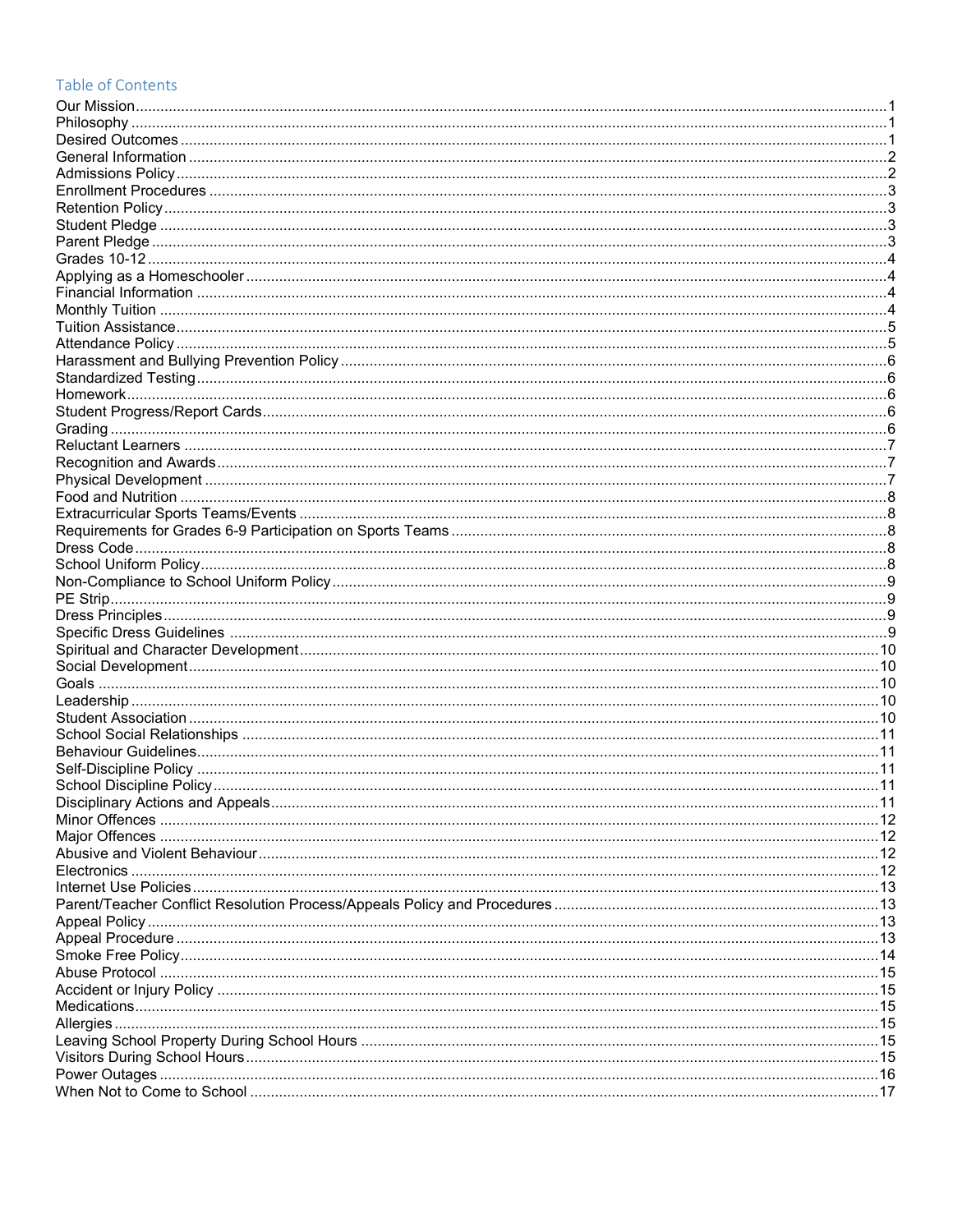## **OUR MISSION**

Because of the Christian responsibility of raising children in the way they should go the Avalon Adventist Christian Academy family exists:

- To nurture their love for Jesus and others
- To teach them to think
- To empower them to serve

#### *Operated for*:

• Young people who desire a Bible based Christian education*. (Our standards are high, not to discourage, but to challenge all students and help them reach honourable goals: physically, mentally, emotionally, spiritually, and socially.)*

#### *Operated by*:

- The British Columbia Conference of Seventh-day Adventists.
- The President of the Conference, who is the Chairman of the Board of Directors, which is authorized to operate the academy.

#### *Accredited by*:

- The Board of Regents of the General Conference of Seventh-day Adventists.
- The British Columbia Federation of Independent Schools as outlined in the British Columbia Independent Schools Act.

#### *Statement of Conduct*

As set forth in the school's Mission Statement, Avalon aims to develop the talent of its students and to instil in them the value of service and love of truth and learning. An environment hospitable to these goals requires parents and students to embrace certain moral standards and abide by certain rules of conduct. This handbook describes student life and service in detail and sets forth the policies and standards of conduct families are expected to honour. All families are asked to become familiar with contents of the handbook before enrolling. Since admission to Avalon is a privilege, not a right, families must indicate their commitment by honouring and abiding by the school policies and regulations as long as they are a part of the school. In dealing with the school, families must maintain Christian conduct.

Every student and parent are required to sign an agreement that they have read the Avalon's Handbook, support, and follow the values in Avalon's Handbook, and support the administration and staff in administrating the values in this Handbook.

After enrolment, parents and students who are out of harmony with the mission, governance, and standards of the school and who are not willing to comply voluntarily with these standards shall find another educational institution**.**

### **PHILOSOPHY**

The Seventh-day Adventist Church in North America operates a system of elementary and secondary education that began in 1872. The church's unique philosophy of Christian education is based on the Holy Scriptures and the writings of Ellen G. White, and on the belief that all true wisdom and knowledge come from God. All children and youth have been entrusted by the church to the educational system for spiritual nurturing and educational excellence. Avalon Adventist Christian Academy accepts the responsibility of assisting our students toward the full and harmonious development of their physical, mental, emotional, spiritual, and social health.

If in the educational process, Avalon Adventist Christian Academy students mature and develop as Jesus did, "in wisdom and stature and in favour with God and man" *(Luke 2:52)*, then the Adventist Christian education has accomplished the purpose for which it exists.

## **DESIRED OUTCOMES**

In harmony with Avalon's Mission, the desired outcomes are as follows:

- To lead students to a better understanding of God and His teachings as found in the Holy Scriptures.
- To train and develop leadership for the home, the school, the community, the country, and for citizenship in the Heavenly Kingdom.
- To provide such social and cultural training as will help the students understand and appreciate social and economic order.
- To help students develop a desirable personality, and to discover their aptitudes, interests, and abilities.
- To show the value of the principles of healthful living, putting them into practice for greater achievements.
- To help students appreciate the dignity of labour and the importance of financial responsibility.
- To equip students with intellectual training and practical skills, enabling them to become effective workers as they find their places of service.
- To encourage thought and develop cultural appreciation for the best in literature, art, music, nature, and recreation.
- To understand the basic concepts in math and science.
- To foster respect and appreciation for authority in family, in school, in the nation, and above all, in God.
- To develop in students a true sense of value, integrity, diligence, and responsibility.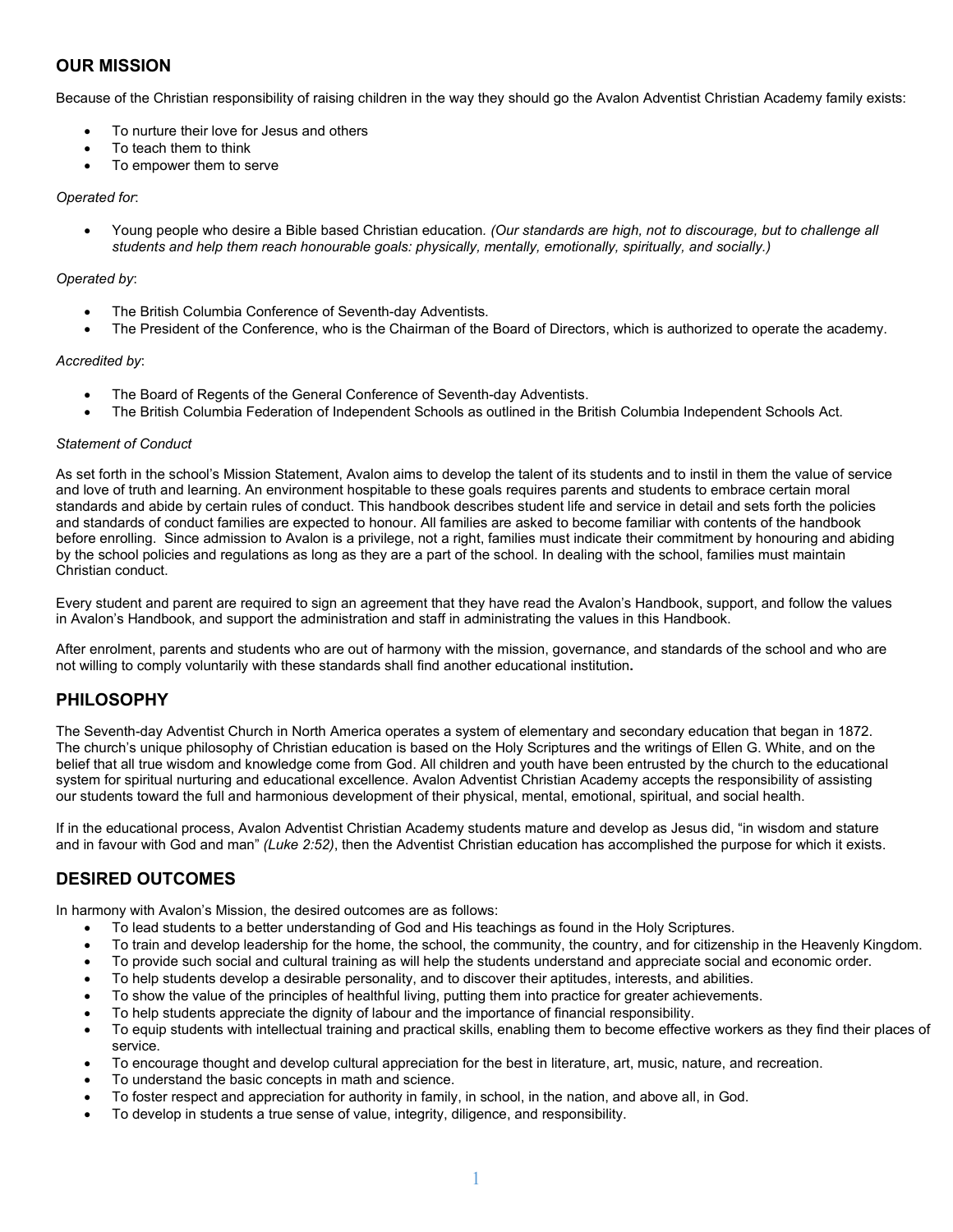## **GENERAL INFORMATION**

#### *Authority*

The faculty and support staff, hired by the British Columbia Seventh-day Adventist Conference along with the Operating Board, are responsible for the successful operation of the school.

Students are expected to give proper respect and to show courteous behaviour toward those in authority. Parents are encouraged to cooperate with and to support the positions of the faculty and support staff.

#### *Location*

Avalon Adventist Christian Academy is located on the northern tip of Vancouver Island, about 385 km north of Nanaimo. The school is just outside the town of Port Hardy, which has a population of between 3500 and 4000. Port Hardy is a safe, family-orientated community with lots of outdoor activities available. The town has mountains on one side and the ocean on the other – great for the outdoor enthusiast. Port Hardy's climate is moderate all year round.

Port Hardy has many working opportunities. With affordable housing, a safe community, and all the community activities, Port Hardy is a great place to live and raise a family. Add to that a good Christian school and Port Hardy is the ideal place to be!

#### *School History*

Our school had a remarkably interesting beginning in the Adventist logging camps of Burke Channel, and later Fitzhugh Channel and Smith Inlet. In 1955 the school was named "Avalon" which means "an earthly paradise in the western seas." The school mainly served families of the GMG Logging Company but pupils from other parts of the inlet also attended. Avalon was a public school under the Ocean Falls School District but, except for one year, the teachers were all members of the Seventh-day Adventist Church. These teachers gave their students a vision of education for service. Since its conception Avalon School floated gently (and sometimes not so gently) on the waters of Smith Inlet on the British Columbia coast. Most years the school was full to capacity and the children who attended wore lifebelts at play until they had passed into the "good swimmer" class.

When it was no longer possible for GMG to log on a year-round basis, Adventist families of the Watcher Isle SDA Church moved to Port Hardy where they joined with the Port Hardy SDA Company to form the Port Hardy Seventh-day Adventist Church. Parents immediately began to envision a church school. GMG Logging generously offered their floating school if a place could be found to put it. (*The church property on Byng Road had still to be cleared of virgin timber.)* Finally, a suitable piece of waterfront land was leased; the school was towed over Queen Charlotte Sound by GMG's "Surf Isle" and was pulled up on the shore property. It took hard work on the part of the Adventist families to get the building properly set up and the necessary adjustments made to make the school suitable for "land living". By September 14, 1970 school was ready to open. Mr. Jack Gorton, graduate of Walla Walla College, was asked to teach. Six students attended the first day, with attendance growing to nine by Christmas.

By 1975 the church property had been prepared and a two-room school was built at our present Byng Road location, next to the Seventh-day Adventist Church. Then in 1993, Avalon was enlarged to include a library, office, science lab, kitchen, and gym, as well as additional classrooms and restrooms.

Today Avalon is a warm, inviting building that offers a Kindergarten to Grade 9 program as well as Preschool and after school care. We have certified teachers as well as support staff. We are proud of our heritage and of our present school!

## **ADMISSION POLICY**

Students will be accepted using the following guidelines:

- 1. Preference will be given to families who have a Christian influence in the home. An indicator of this is regular attendance at a local church.
- 2. Students will usually be accepted only at the beginning of the school year, and at the beginning of grading periods (usually mid-November, beginning of February, and mid-April). Students coming from out of town may be given an exception.
- 3. The resources of Avalon Adventist Christian Academy are limited in terms of what can be offered in the way of learning assistance. Students who require learning assistance will only be enrolled if there are adequate resources for the child.
- 4. Tuition charges will be paid on time.
- 5. Students and parent/guardians agree to abide by the policies in the Avalon Adventist Christian Academy handbook and the Avalon Adventist Christian Academy Operating School Board.
- 6. Parents agree to and sign the Avalon Adventist Christian Academy Parent Code of Conduct Agreement.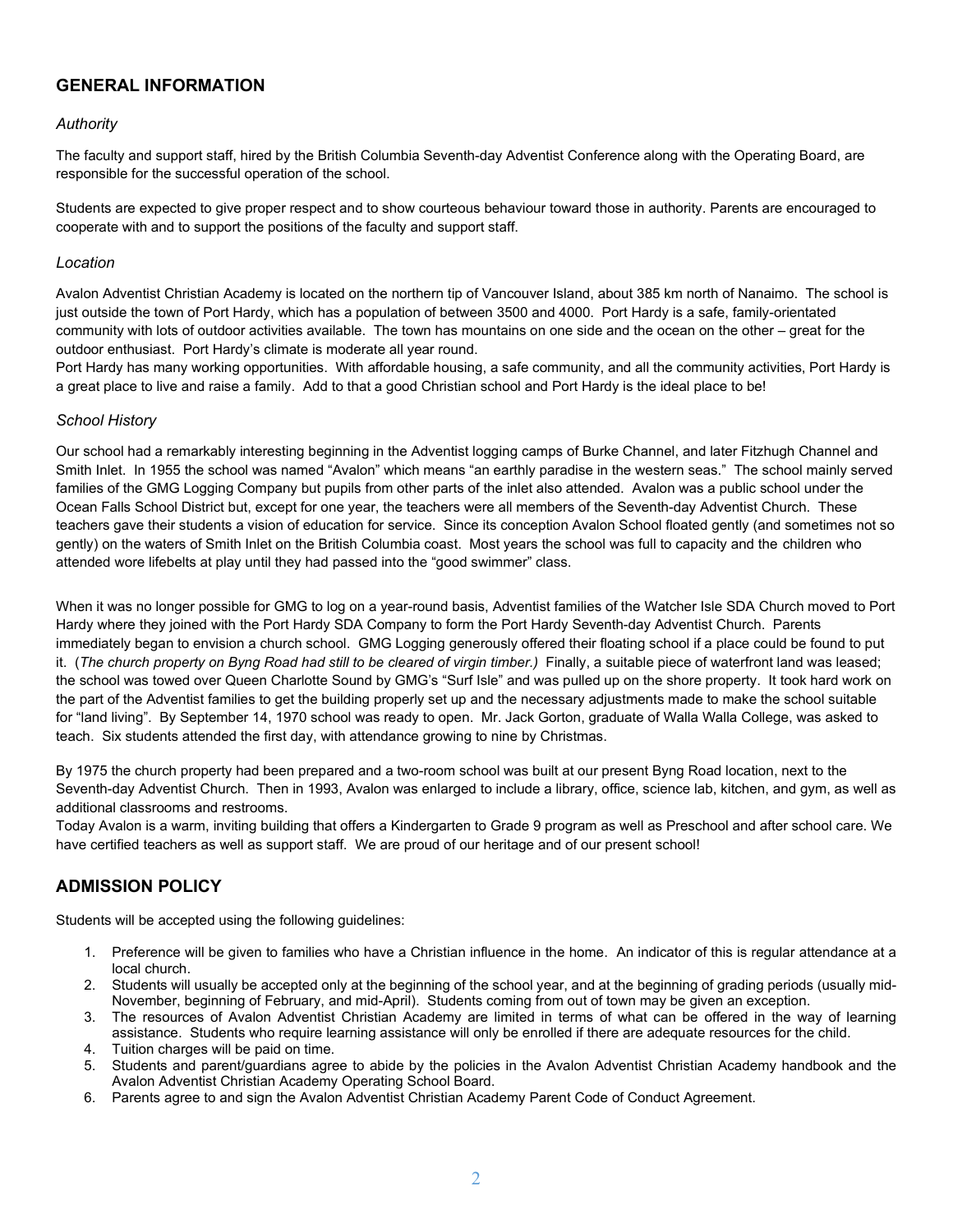## **ENROLLMENT PROCEDURES**

- 1. Submit the following:
	- **Application**
	- Copy of grades from previous schools
	- Parents may be asked to provide extra documentation related to any special needs of a student
- 2. Arrange to have the following sent to Avalon:
	- Recommendation from the student's most recent principal, head teacher, or guidance counsellor.
	- Recommendation from two other individuals who know the student. These are not to be related to the student.
- 3. When all forms have been received *(including recommendations),* an appointment will be set up for a family with the Principal. The Principal will take the request to the Operating Board for approval.
- 4. You will be notified by the Principal of the acceptance or denial of your application.
- 5. Once the student has received final approval for enrollment, the parents or guardians will fill out the *Financial Agreement* form.
- 6. All new students are subject to a one-year probationary period and are subject to dismissal at any time during the one year. At the end of that year the student will be reassessed for eligibility for the following year.

#### *Priorities for admission into our school*

- 1. Children presently enrolled in the school if they and their families meet the expectations of the school
- 2. Siblings of children already in the school, whose families are of Seventh-day Adventist background, from constituent churches.
- 3. Children whose families are of Seventh-day Adventist background from constituent churches.
- 4. Siblings of children already in the school whose families are not of Seventh-day Adventist background.

#### *In addition, the following provisions are in effect*:

- 1. Students are admitted who will succeed in a regular academic stream leading to a Dogwood diploma.
- 2. Special Needs Students are accepted on a case-by-case basis, depending on whether their needs can be adequately met by the school.

When all the above steps have been concluded, a decision will be made by the school as to whether to accept the student or not. Parents or guardians will be contacted and told of the school's decision.

## **RETENTION POLICY**

The environment which Avalon Adventist Christian Academy seeks to create is one which reflects the Christian values and principles upon which the school is founded and operated. These include respect, kindness, regard for the well-being of others, truthfulness, and patience. As Christians, we believe that each person is a unique creation and child of God, and strive to build each other up, avoiding language or behavior such as gossip, spreading rumors, divisiveness, accusations, laying blame, spreading discontent, and discrimination in any form.

Student or parents who choose not to abide by these principles, as evidenced by their behavior and interactions with other students, parents, Avalon Adventist Christian Academy teachers and staff, may forfeit the privilege of enrollment.

## **STUDENT PLEDGE**

By accepting the privilege of enrollment at Avalon Adventist Christian Academy, students agree to uphold Christian values and principles in their language and behavior and abide by the rules and regulations of the school as detailed in this handbook and/or communicated by administration.

## **PARENT PLEDGE**

By applying for enrollment of their children as students at Avalon Adventist Christian Academy, parents agree to conduct themselves according to Christian values and principles when interacting with administration, teachers and staff, other parents, and students. They also agree to support the rules and regulations of the school and work cooperatively with teachers and administration so that Avalon Adventist Christian Academy can provide a positive Christian learning environment. Conflicts or differences of opinion with others, within the context of the Avalon Adventist Christian Academy community, will be handled as per the Parent/Teacher Conflict Resolution Process in this handbook. Failure to abide by these guidelines may result in dismissal from Avalon Adventist Christian Academy.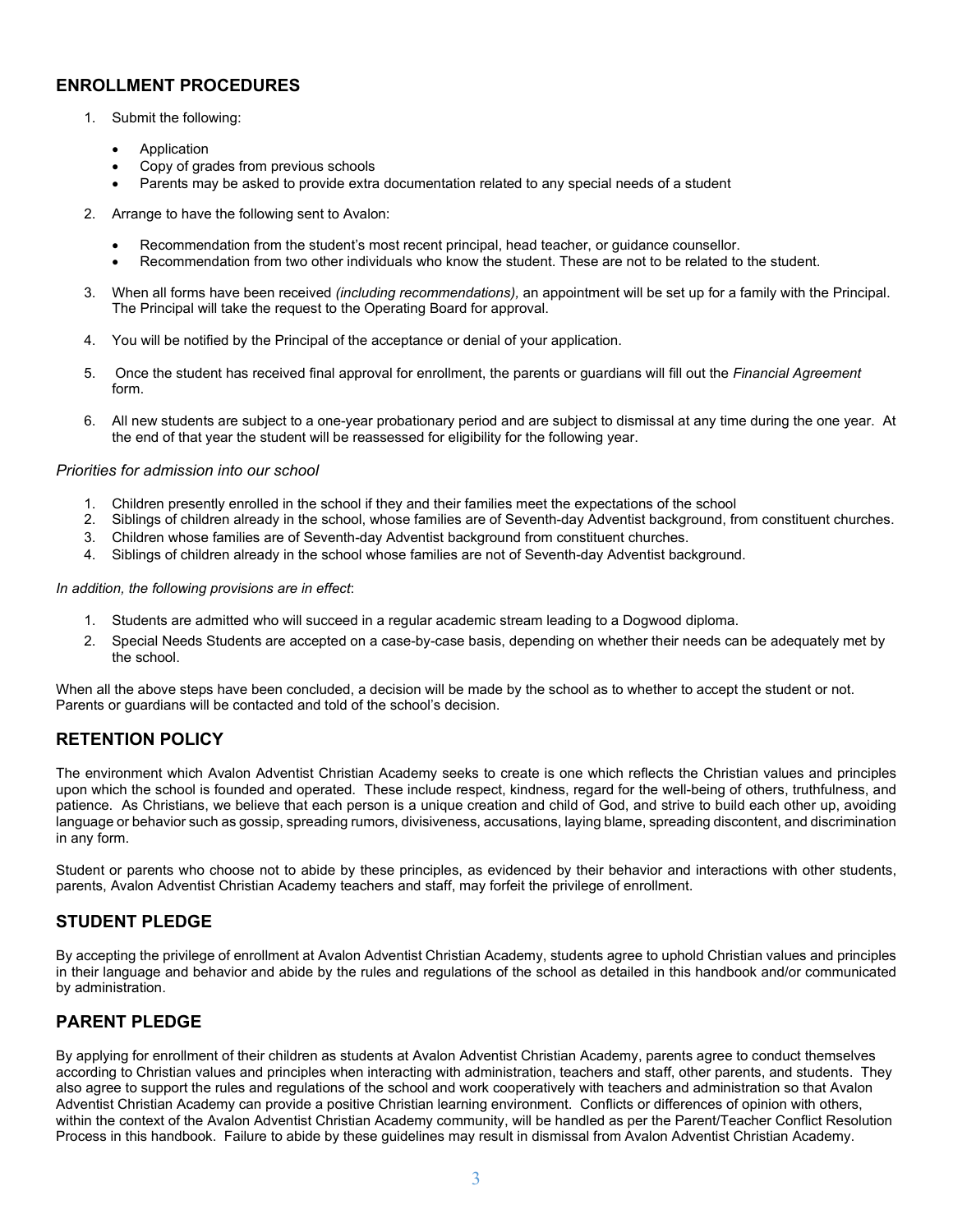*\*Any misleading or inaccurate information, including omission of pertinent information, shall nullify a student's acceptance and enrollment in our school and shall be grounds for students' dismissal\**

## **GRADES 10-12**

Grades 10-12 are offered in conjunction with *West Coast Adventist School* (Distance Learning). WCAS is a separate school and must be applied to independently. Parents are responsible to enroll their students prior to the beginning of the school year. Students who are accepted to WCAS must also be screened and accepted by AACA board.

Requirements to attend AACA as a WCAS student:

- Previous years grades must be *Meeting Grade Expectations* or *Exceeding Grade Expectations*
- Must have a recommendation from previous year's teacher
- Must be respectful of staff and go by all AACA policies and procedures
- Must be self-motivated and able to work without close supervision.

## **APPLYING AS A HOMESCHOOLER**

Avalon Adventist Christian Academy provides limited services to home-schooled students. The school offers standardized testing and library use. School pictures and textbooks can be ordered through the school. Home-schooled students may also be included throughout the school year in other events at the school. These activities will be made available to the homeschooler by the Principal. To apply as a homeschooler, AACA registration forms need to be submitted.

## **FINANCIAL INFORMATION**

Annual Registration Fees *(non-refundable) \* -* \$150

\*Workbooks, Student Association membership, yearbook subscription, student testing, student insurance, swimming, and skating fees are covered in the registration fee.

Registration fee does NOT include pencils, pens, felt pens, pencil crayons, paper, rulers, scissors, glue, or similar personal materials that are the parents' responsibility. Some teachers may choose to buy the students' materials, and the school will bill accordingly. Hot lunches, science equipment breakage fees, field trips, physical education uniforms, library fines, or charges for wilful or careless damage to school property are also NOT covered in registration fee.

### **MONTHLY TUITION**

#### **Non-Constituent Grade 1-6- \$ 225 Grade 7-9 - \$250**

1<sup>st</sup> Child- Registration fee, school supplies and monthly student fee 2<sup>nd</sup> Child - Registration fee, school supplies and 50% of monthly student fee 3<sup>rd</sup> Child- Registration fee, school supplies and no tuition charge

#### **Constituent**

#### **Grade 1-6- \$180 Grade 7-9 - \$200**

1<sup>st</sup> Child- Registration fee, school supplies and monthly student fee  $2<sup>nd</sup>$  Child - Registration fee, school supplies and 50% of monthly student fee 3<sup>rd</sup> Child- Registration fee, school supplies and no tuition charge

#### **New Student to Avalon**

1<sup>st</sup> Child- Registration fee, school supplies and 50% of monthly student fee 2<sup>nd</sup> Child - Registration fee, school supplies and 25% of monthly student fee 3<sup>rd</sup> Child- Registration fee, school supplies and no tuition charge Kindergarten – Registration fee, school supplies and no tuition

#### **Please Note: There is an additional \$50 yearly course fee for Applied Skills/Fine Arts courses for Grades 7-9 (i.e. Art, Foods, Home Economics)**

#### *Refunds*

Tuition applies on a monthly basis. If a student attends only part of a month, the entire monthly tuition still applies. Registration fees are a one-time charge and will be forfeited should a student withdraw before the end of the year. Students transferring to Avalon during the school year will be charged the entire one-time annual registration fee and the monthly tuition for each month in attendance.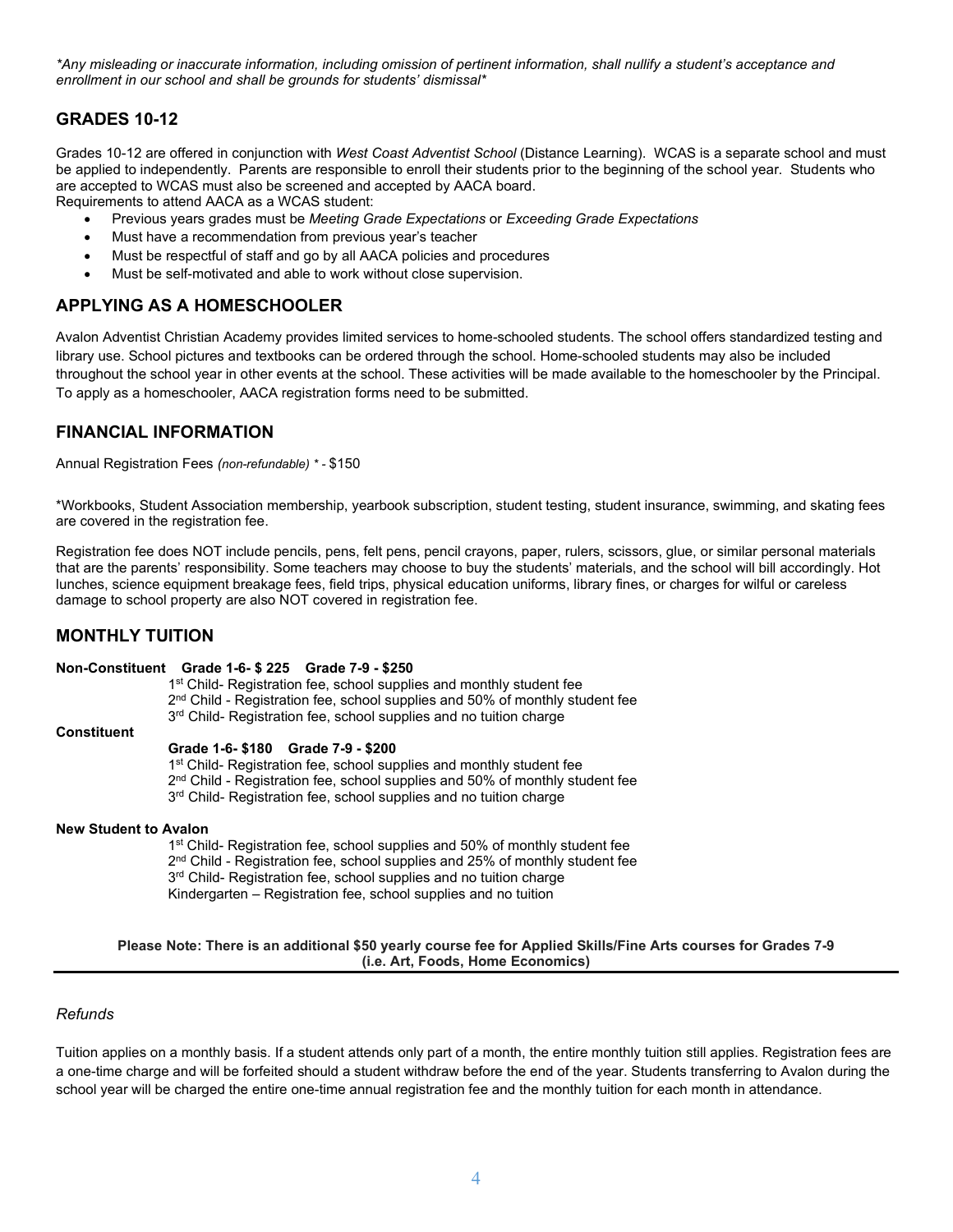#### *Method of Payment/Due Date*

- **Cheques**
- Cash
- Visa/Mastercard

**Tuition payments are due and payable by the FIRST day of each month** unless other arrangements have been made on your personal financial plan completed at registration. If your financial position changes during the school year, please come to the office to adjust your financial plan accordingly. A \$20 fee will be charged for N.S.F. cheques.

# **TUITION ASSISTANCE**

Tuition assistance does not cover registration fees or course fees. AACA has no funds available for Tuition Assistance. Port Hardy SDA Church has some funds available for tuition assistance and application forms are available in the school office. Applications will be assessed on a first come first serve basis beginning with constituent members and the submission of a *completed* application form. It is based on income level and assessed need for assistance.

# **ATTENDANCE POLICY**

In addition to supporting academic excellence, good attendance and punctuality are valuable life skills that can be achieved by every student. Classes start at 8:30 each morning; students are encouraged to arrive no later than 8:25 am.

Please phone the office no later than 8:30 am on the day the student is absent or late for school for any reason. If a phone call is not placed to the school before this time, the school will be contacting the parents.

Students are expected to be prompt and regular in attendance at all classes. Absences and tardiness disrupt the continuity of instruction, remove the benefit of regular classroom instruction, and cannot fully be substituted with out-of-class materials. Parents are requested to plan their family vacations to coincide with school holidays. Pleasure trips during regular school time will be considered "unexcused" and as an educational institution we strongly recommend against it.

#### *Excused Absences*

- Illness
- Death or funeral in the student's family
- Medical, dental, or counseling appointments
- Family emergencies

For an absence to be excused a parent needs to call the office prior to, or the day of, the absence. It is the responsibility of the parents and students involved to gather and complete any missed work in a reasonable amount of time.

#### *Unexcused Absences*

An unexcused absence is one in which a student is absent, without a legitimate reason or as a matter of convenience. Non-legitimate reasons for absence may include:

- Oversleeping,
- Missed buses,
- Hair appointments,
- Vacations that have not followed a parental request, and
- Leaving school without receiving permission from the office.

#### **Please keep in mind, that it is the school that determines whether an absence will be recorded as excused or unexcused.**

#### *Consequences of Unexcused Absences*

After 6 unexcused absences

- Phone call to parents/guardians to help create a plan for no future unexcused absences.
- Ineligible to be on Sports Teams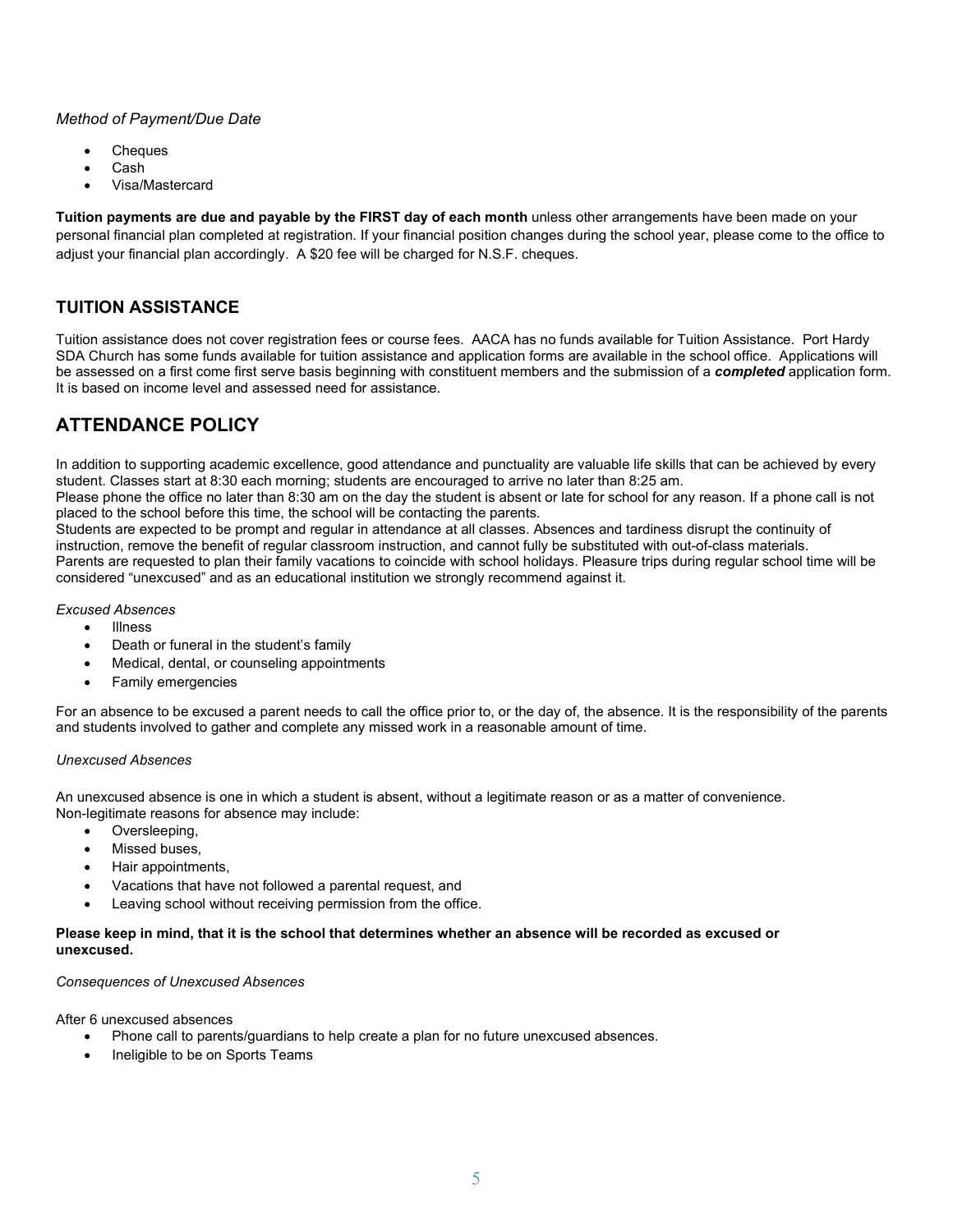# **HARASSMENT AND BULLYING PREVENTION POLICY**

The safety and wellbeing of children at Avalon Adventist Christian Academy is of paramount consideration. Children deserve to be protected from abuse, neglect, bullying, harm, or threat of harm. Therefore, all Seventh-day Adventist Church, BC Conference (SDABC) schools will ensure that children attending these schools will experience a learning environment that enables every child to feel safe, accepted, and respected.

SDABC schools will continuously develop strategies to make students feel valued, respected, and connected within the school community. This will include the protection of the students' physical safety, social connectedness, inclusiveness as well as protection from all forms of bullying, regardless of their gender, race, culture, religion, sexual orientation or gender identity and expression, while remaining consistent with the Seventh-day Adventist faith-values, cultural perspective and philosophical values.

Any student engaging in activities of promoting hatred, intolerance, aggression, or hostility, including bullying, cyberbullying, harassment, intimidation, threatening or violent behavior against any individual or group because of their gender, race, culture, religion, sexual orientation or gender identity and expression threatens the safety and wellbeing of students. These behaviors may occur at school, at a school-related activity, or in any other circumstances where engaging in the activity will have an impact on the school environment. These aforementioned activities will immediately become subject to disciplinary review which may include consultation with parents and legal authorities. A student's age, unique personal needs and mitigating circumstances will be considered in such a review, and every sensible option to educate and remediate will be explored. However, the protection of every student's physical safety, social connectedness, inclusiveness as well as protection from all forms of bullying, will carry the highest priority. Major behavioral infractions such as these may result in removal from enrollment at a SDABC school and/or referral to law enforcement.

SDABC schools and the authority will take all reasonable steps to prevent retaliation by a person against a student who has made a complaint concerning a breach of this policy.

## **STANDARDIZED TESTING**

AACA offers the following standardized achievement tests:

- CAT-4 (Canadian Achievement Tests, Version 3) Grades 3 9.
- FSA (Fundamental Skills Assessment) Grades 4 and 7

### **HOMEWORK**

Homework is assigned at the teachers' discretion. It is particularly important that students develop good, regular study habits in their school lives.

## **STUDENT PROGRESS / REPORT CARDS**

It is the goal of each teacher to communicate with the parents 5 times during the year to inform the parents of how well his/her child is preforming. These communications can be done several ways, a formal report card, on-line reports, parent/teacher conference, student led conference, a call home, or a simple talk after school when a parent is picking up a child.

### **GRADING**

PERFORMANCE INDICATORS

#### LEARNING

#### EE = EXCEEDING GRADE EXPECTATIONS

- Development of skills and understanding is beyond program expectations
- Concepts and skills are mastered, applied and extended

#### ME = MEETING GRADE EXPECTATIONS

- Development of skills and understanding meets program expectations
- Concepts and skills are understood and applied
- AE = APPROACHING GRADE EXPECTATIONS
	- Development of skills and understanding does not always meet program expectations
	- Concepts and skills are not consistently understood or applied

NY = NOT YET MEETING GRADE EXPECTATIONS

- Development of skills and understanding is not sufficient to meet program expectations
- Concepts and skills are not yet understood or applied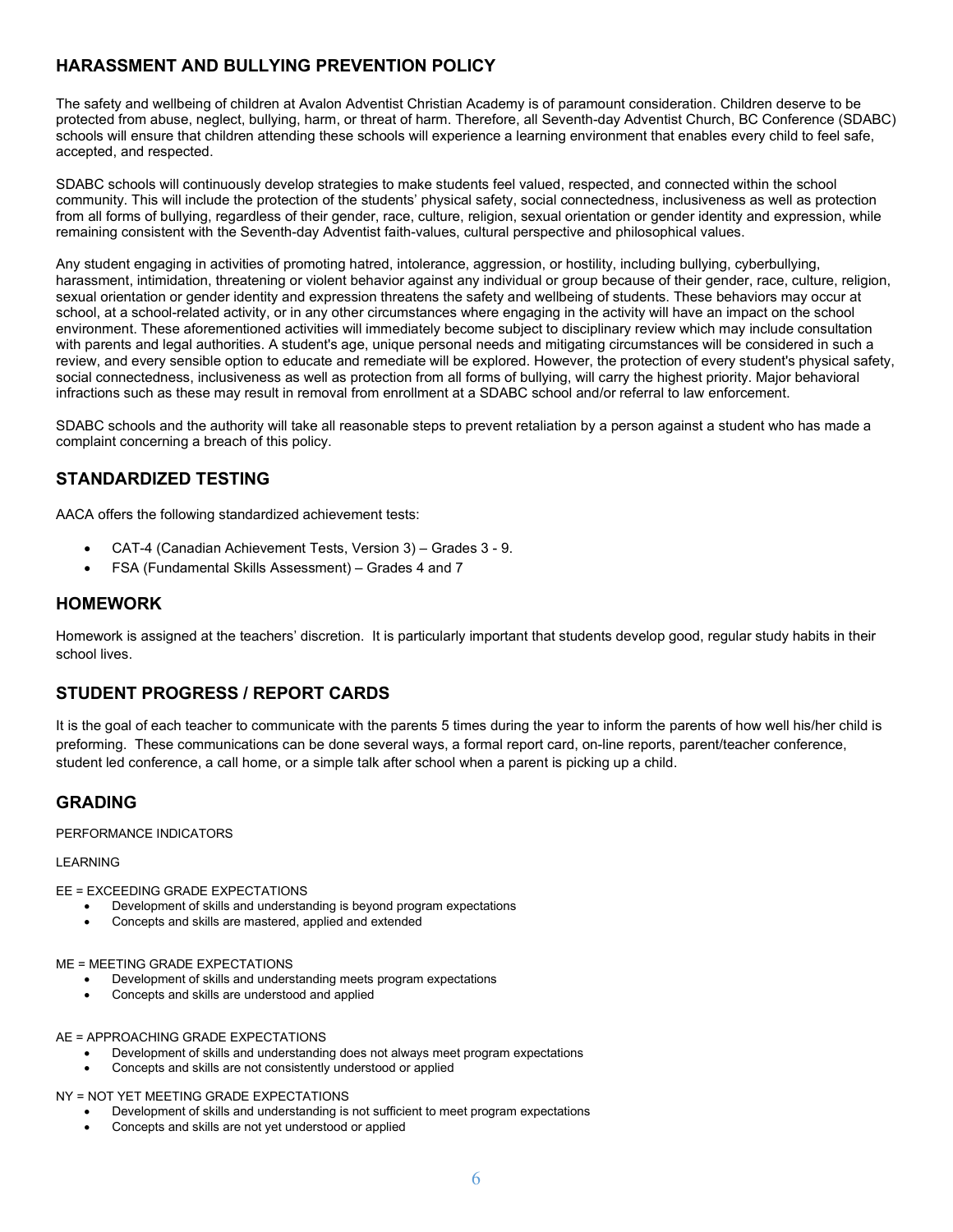#### I = INCOMPLETE

- No demonstration of minimally acceptable performance in relation to curricular competencies
- Not enough data received to ascertain performance

# **RELUCTANT LEARNERS**

All students are expected to make a reasonable effort to do the following:

- Complete assigned work on time.
- Be courteous and attentive to the teacher and respectful to others.
- Perform a calibre of work consistent with his or her abilities.
- Be regular and punctual in attendance.

Failure to comply with the above could mean expulsion from school and loss of academic credit.

## **RECOGNITION AND AWARDS**

*With the new curriculum reporting practices that use performance indicators in place of percentages and letter grades, the percentagebased awards are under review and may be changed.*

**Academic Award of Excellence in Language Arts/Bible/Math /Science/Social Studies** –a \$100 scholarship in each category for the highest academic achievement from Grades 6-9 applied to the student's account for the next school year at the Christian school the student will attend.

**Parkview Adventist Academy entrance academic scholarship** – Scholarships of \$1000 will be awarded to Grade Nine students with a minimum average of 80% in the core classes (e.g. Language Arts, Socials, Math, Science, French, and Bible).

**Sportsmanship Award** – a \$50 cash award for a Grade K-5 student and a \$50 cash award for a Grade 6-9 student who exemplifies Christian principles through conduct on the playing field and in the classroom.

**The Arts Award of Excellence** – a \$50 cash award for a Grade K-5 student and a \$50 cash award for a Grade 6-9 student who most actively participated in the areas of music, art, or drama class and class-sponsored activities, who exhibits artistic or musical talent and enthusiasm for the arts, and who takes an active part in extra-curricular activities. Extra-curricular activities might include church/community, music or drama festivals, vespers, and variety concerts.

**Lawrence McCreery Extracurricular Award** – a \$100 scholarship to the Grade 6-9 student who throughout the year has been most supportive of the school's extracurricular activities Scholarship will be applied to the student's account for the next year at the Christian school he or she will attend. Winning student must maintain passing grades.

**Citizenship Award** – a \$50 cash award for a Grade K-5 student and a \$50 cash award for a Grade 6-9 student showing the most outstanding citizenship

**Attendance Award** – a \$50 cash award for a Grade K-5 student and a \$50 cash award for a Grade 6-9 student with the highest attendance record for the school year. In the event of a tie, the \$50 will be divided between the winners at each level tied, with a minimum of \$25 per eligible student.

**Male & Female Athlete-of-the-Year Awards** – trophies given to the Grade 6-9 students who demonstrate both physical prowess and sportsmanship, and who participate in as many school-sponsored functions as possible.

**The Achievement Award** – a plaque given to the Grade K-5 student and 6-9 student who has shown the most growth in an area other than academics and sports.

## **PHYSICAL DEVELOPMENT**

AACA is committed to providing an atmosphere for learning experiences that will enable each student to achieve the physical excellence of which he or she is capable.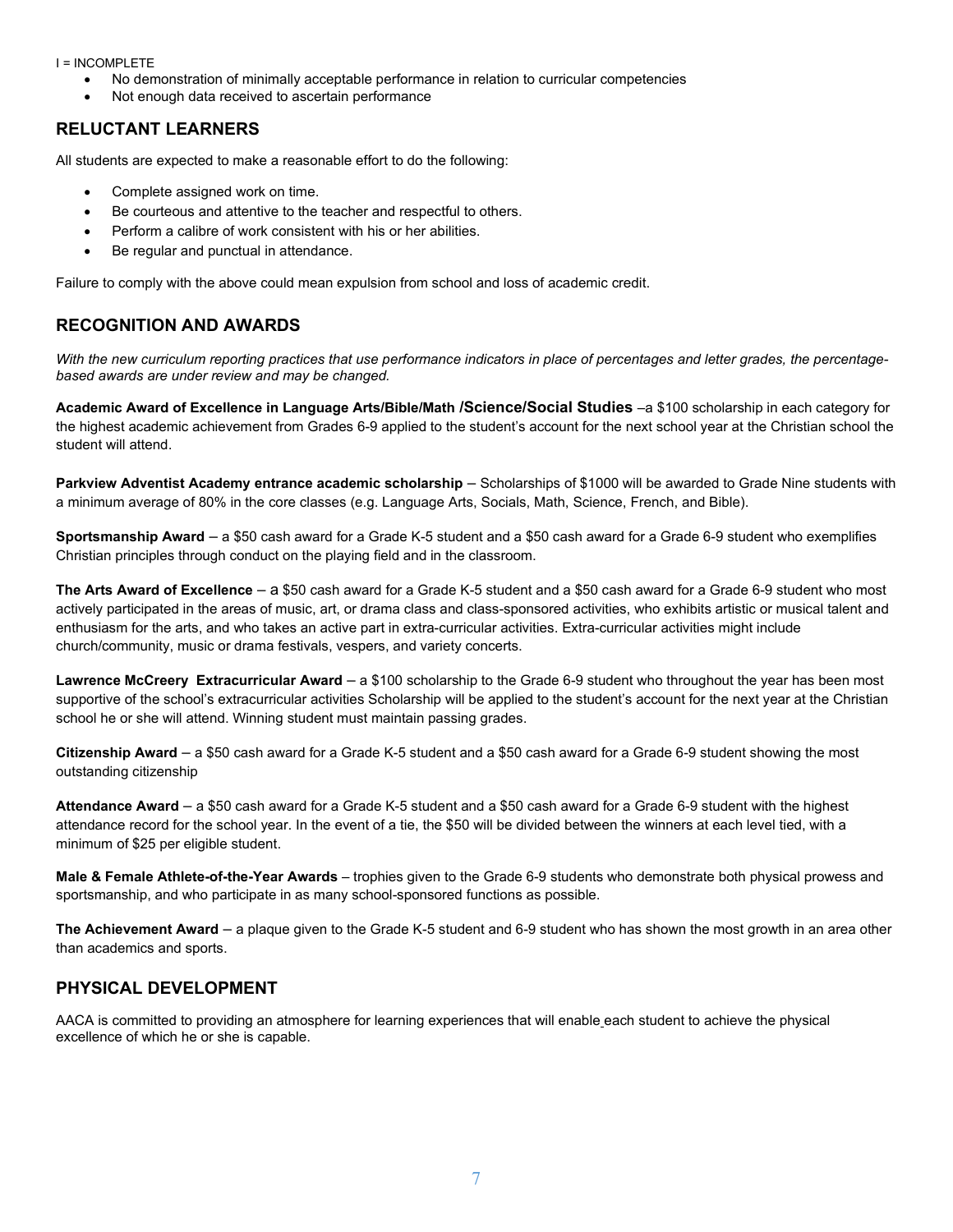#### *Goals*

Each student will:

- Learn to value physical fitness and healthy living.
- Learn how to manage his or her time and prioritize activities so that he or she can accomplish what he or she needs to for all aspects of health.
- Learn to gain experience in selecting a healthy diet.
- Establish self-discipline and sleep habits that will promote wellness
- Maintain habits of personal hygiene and grooming that will enhance a healthy lifestyle and an effective Christian witness.

## **FOOD AND NUTRITION**

Every other Thursday Avalon provides a Hot Lunch program. There may be other occasions when Avalon hosts an event in which food is served. In line with the health principles we have adopted as a school, we do not serve flesh foods or beverages containing caffeine.

For optimum learning potential, before coming to school each day ensure your child has an adequate, nutritious breakfast and packed lunch. Many of today's health problems are directly linked to diet and lifestyle.

As much as possible, providing simple, wholesome, unprocessed foods in your child's lunch is recommended. Out of respect for our beliefs please do not send pork or shellfish.

Caffeinated or carbonated drinks, candy and junk foods are not permitted on the school premises or during the school day. Non caffeinated carbonated drinks, candy and junk foods may be used exclusively for certain school functions (class parties, etc.) and would be at the discretion of the teacher.

# **EXTRACURRICULAR SPORTS TEAMS / EVENTS**

- Fall: Cross-country Running (Grades 3-9) Kodiaks Flag Football (Grades 6-9)
- Winter: Kodiaks Volleyball (Grades 6-9)

Spring: Avalon Track & Field (Grades K-9)

### **REQURIEMENTS FOR GRADES 6-9 PARTICIPATION ON SPORTS TEAMS**:

Students on a sports team are in a position to witness by lifestyle and must maintain a high standard of excellence. They will be expected to display the highest sportsmanlike conduct.

Practices outside of class focus on developing teamwork, strategy, and fitness.

A trip fee is normally required for the Kodiak' Volleyball Team and Kodiak Football Team tournaments.

Academic Eligibility

• The student must have a minimum "ME" grade in each subject to participate in sports tournaments.

Citizenship Eligibility

- There is an overt willingness demonstrated to cooperate with all staff members.
- The student demonstrates a high standard of self-control, leadership, restraint, and discipline in general school behaviour.
- The student must not be serving suspension or on probation.

Attendance Eligibility

• The student has maintained exemplary attendance in all classes; AACA athletes do not skip classes.

## **DRESS CODE**

The way we dress reveals something about how we view ourselves and others. At AACA we seek to create an environment where students are encouraged to focus on a personal friendship with Jesus, on academic excellence, and on wholesome social relationships. Personal value is based on what Jesus is doing in us rather than on outward display.

## **SCHOOL UNIFORM POLICY**

Students are expected to adhere strictly to the dress requirements. The dress code will be in effect during school hours, to and from school, on all designated school field trips and/or related activities, and at all performances presented by the school. Decisions on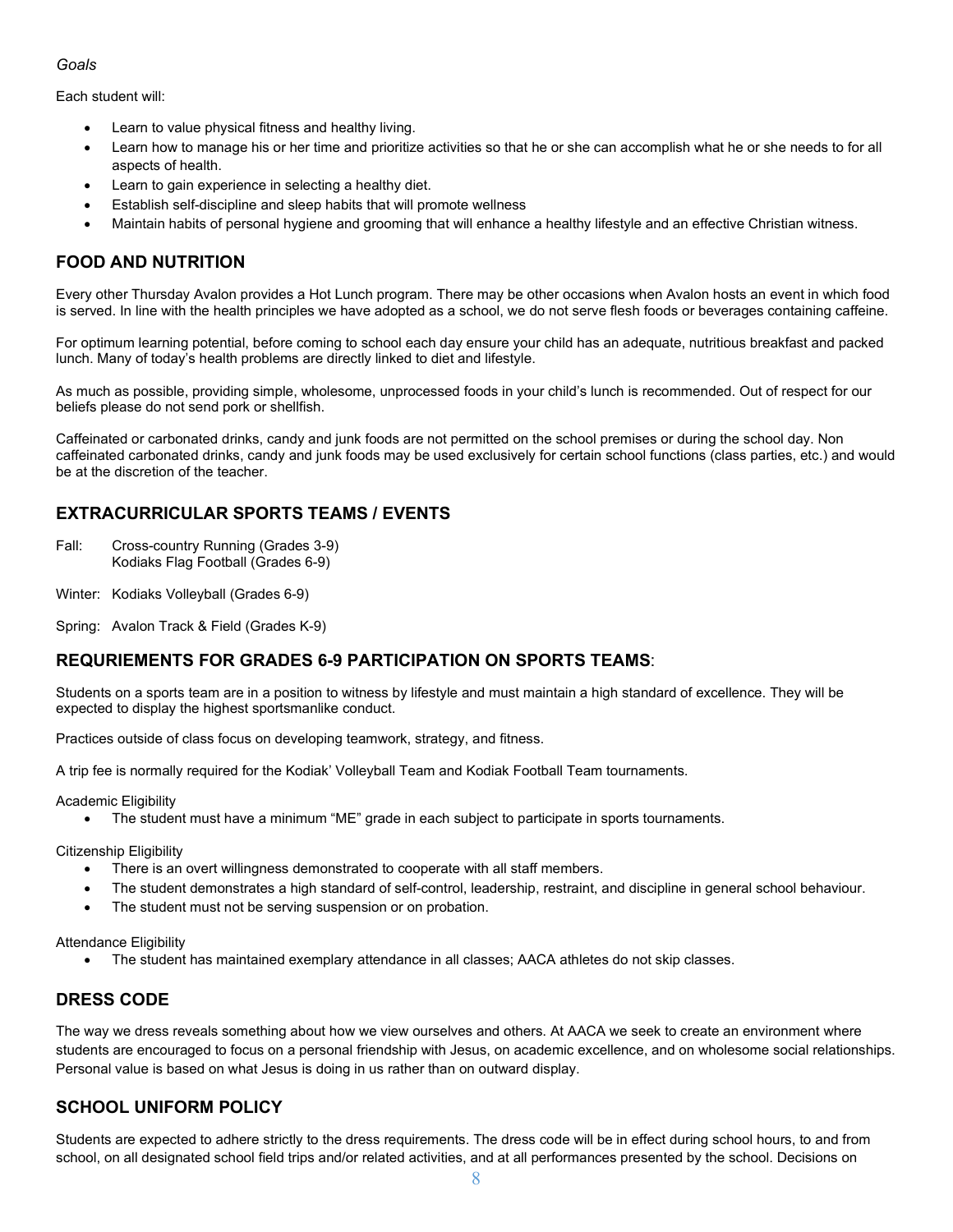uniform attire during class trips or some school-related activities will be the decision of the classroom teacher and the Principal, depending on the nature of the trip or activity.

Uniforms can be embroidered locally at the Hobby Nook. Parents are encouraged to purchase their own navy polo shirts from Old Navy and have them embroidered.

#### **It is required that students' initials be placed on labels of all clothing and shoes**. **Due to the large amount of unclaimed clothing, even after repeated notes home and weeks on display, this year if there are no initials and no claimants by the next day, clothing will go directly to goodwill.**

# **NON-COMPLIANCE TO SCHOOL UNIFORM POLICY**

Students arriving at school out of uniform will be asked to correct the situation before they will be allowed to enter class. This may necessitate a phone call home in order to have the correct uniform brought to school. If no uniform is provided, it is the responsibility of the parent to take the student home or make arrangements otherwise. If a parent cannot be reached at home or work, student(s) will remain in the office or may be provided with alternate clothing until such contacts can be made. *It is the responsibility of the parent/student to make sure that the student's daily uniform wear is available for them each school day, without exception and that their child/children are dressed appropriately.*

## **PE STRIP**

A PE strip is mandatory for all Grades 5-9 students (not to be worn as daily school wear).

- **Shorts**
- **Sweats**
- Avalon Navy-blue gym-shirt
- **Track Pants**

### **DRESS PRINCIPLES**

- Be neat, clean, and simple.
- Be modest.
- Be appropriate for the place and the activity.

## **SPECIFIC DRESS GUIDELINES**

- Shorts, skirts, and skorts must be no shorter than the width of the student's closed hand placed just above the bend of the knee. Skirt slits must reach no higher than this same point.
- Pants and shorts must be hemmed and should have no holes, rips or tears. Pants should be pulled up to fit on the hips.
- Clothing must not allow underclothing or midriffs to be visible.
- Blouses should have a modest neckline. Sleeveless clothing must be snug fitting under the arm and have shoulder straps that are wider than spaghetti straps.
- Modest swimsuits (ie: no bikinis or speedos) are to be worn at school-sponsored swimming events.
- Sheer fabrics do not count towards coverage specifications.
- Hats are not to be worn indoors by either boys or girls.
- No sleepwear should be worn to school, *(unless designated by staff or SA spirit day)*
- No clothing with slogans or pictures promoting anything contrary to Christian principles.
- Cosmetics, if worn, should have a natural appearance.
- Jewelry, if worn, must be low profile. Staff may require students to remove any jewelry that is loose or in any way creates a danger to the student in certain activities. For example no jewelry will be worn during P. E.
- Hair must be neat and clean.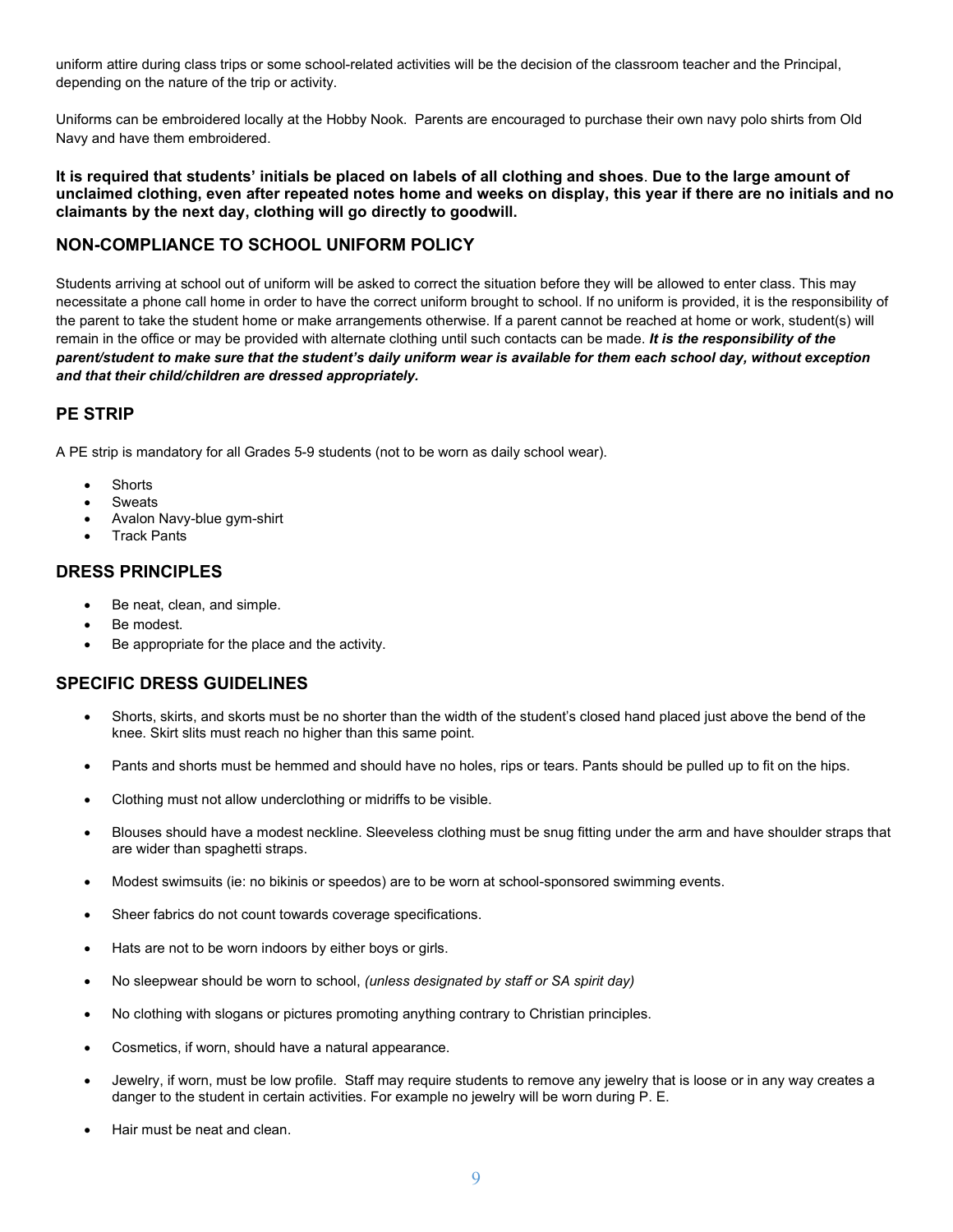- For safety reasons, shoes must be worn at all times *(unless otherwise authorized by staff.)*
- Dresses for school events like the Valentine's Banquet or Christmas Program must follow the modest principles of the school.

*Note: Any staff member has the authority to make decisions regarding any questionable items regarding above.*

# **SPIRITUAL AND CHARACTER DEVELOPMENT**

AACA is a Christian school. School activities are planned to enhance spiritual growth. Being a Christian is accepting a lifestyle committed to continual growth in Christ. Since it is a growth experience, all those will be at different levels of spiritual growth. This will most likely be true for each student and staff member at AACA. Therefore, all should be careful not to permit a spirit of criticism or selfpride to disrupt any individual's personal growth. Rather, we must encourage one another to keep our relationships with Jesus growing in order to achieve the character development He wants for us.

AACA is committed to providing an atmosphere for learning experiences where students will:

- Desire to build a friendship with Christ
- Grow in ability to reflect the qualities of God's character including love for others, kindness, unselfishness, patience, and tolerance.
- Recognize and improve his or her personal talents with the purpose of helping others.
- Establish the habits of self-discipline necessary for success in all endeavours.
- Come to understand, by personal experience, salvation by faith.
- Grow in knowledge of the Scriptures.

## **SOCIAL DEVELOPMENT**

Humans were created as social beings. Friendships and association with others are natural basic human needs. Social skills such as teamwork, leadership, consideration for others, conflict resolution, and good manners must usually be learned. AACA is committed to providing an atmosphere for learning experiences that will enable each student to develop and improve these skills.

## **GOALS**

Students will learn to:

- Regard others as worthy of respect
- Show respect in all social relationships.
- Exercise self-discipline
- Respect the property of others
- Support only social functions which adhere to biblical principles.

### **LEADERSHIP**

AACA sponsors a number of organizations / programs that are designed to provide leadership training and the development of physical, mental, social, and spiritual health.

## **STUDENT ASSOCIATION**

All students, together with all staff members, are automatically members of the SA. This association is the general organization of the student body and is responsible for social and cultural activities.

#### **Qualifications for officers are as follows:**

- All Student Association officers must be in Grades 6-9
- SA Senate includes one student from each classroom grades 4 and up
- Each candidate shall be representative of the ideals of the school.
- All officers must maintain minimum "C" grade. *(checked from the previous reporting period)*
- No officer may have a record of serious school discipline *(e.g. suspension, insubordination, intellectual dishonesty, or any other major infraction.)*
- All officers must be elected by student-majority vote.
- All Student Association functions must be sanctioned by the SA Sponsor(s) and Principal.
- Sponsor(s), candidates, and officers must be approved by the Principal.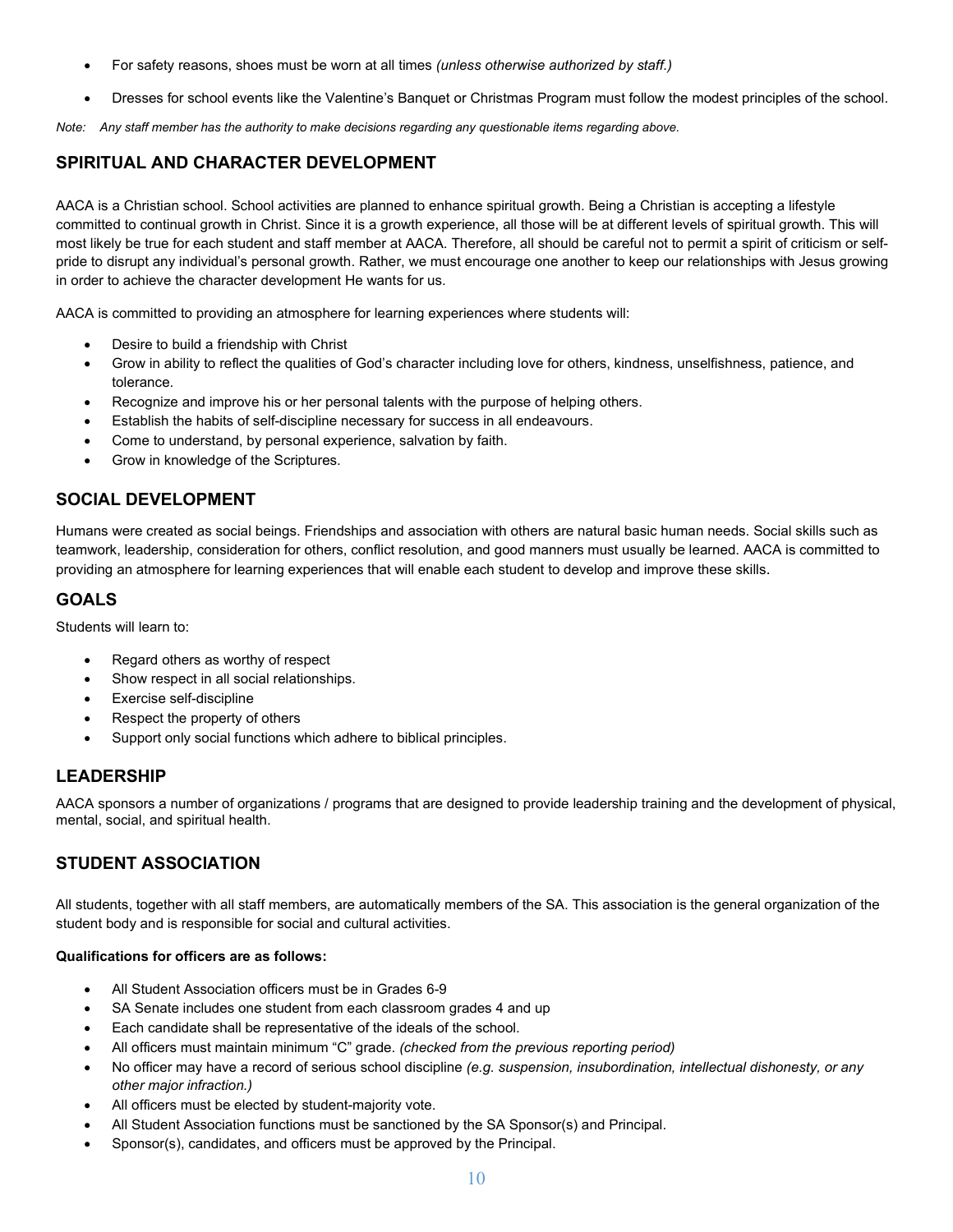# **SCHOOL SOCIAL RELATIONSHIPS**

One of the goals of our school is to help students develop wholesome social relationships. The friendships formed here can do much to make the school year happy and successful. Students are encouraged to form many relationships rather than one serious, steady relationship. In order to help students develop a balanced social life, the following guidelines have been established:

- Public display of affection by students is not appropriate at school. This includes holding hands, arms around each other, and kissing. Shoving, wrestling, "piggyback" riding, and giving of back rubs are examples of inappropriate public behaviour. Shoulder rubs are usually acceptable, as are brief, greeting-type hugs. Students sitting together should sit up without leaning against each other.
- Non-Avalon students who are socially involved with Avalon students are subject to school policy while on school grounds and must check-in with the principal.

# **BEHAVIOUR GUIDELINES**

# **SELF-DISCIPLINE POLICY**

It is the goal of AACA to provide an environment for experiences through which students may improve their abilities to exercise selfdiscipline. Those who do so effectively will rarely need to be disciplined by others.

When it becomes necessary for staff members to apply external discipline, they work within the philosophy and guidelines of the school. Discipline may be imposed for inappropriate conduct not listed in the handbook. It is, however, always administered with these factors in mind:

- Discipline is for the good of the student and is administered in love for corrective purposes.
- Most discipline is accomplished in the ordinary educational environment between the student and the teacher.
- The home, the school, and the church are all environments for teaching self-discipline.
- Discipline is given justly and impartially, with the background, attitude and circumstances being considered.

Discipline often takes place in an emotionally charged atmosphere, and some misunderstandings may arise as a result. Confidential information may make it impossible for all facts to be explained to those making inquiries. Nevertheless, the school would encourage dialogue so that judgments will not be made with an unnecessarily incomplete understanding of circumstances.

## **SCHOOL DISCIPLINE POLICY**

The purpose of the Discipline Policy is to guide the conduct of pupils in a way that permits the orderly and efficient operation of the school and to assist the student in developing self-discipline. From time to time students may exhibit inappropriate behaviour. The majority of the time this inappropriate behaviour will be handled by a staff member. However, there will be occasions when the behaviour will require intervention by the principal.

### **DISCIPLINARY ACTIONS AND APPEALS**

All discipline is subject to appeal. As parents, teachers, and students work together, there are bound to be times when differences come up. In the normal routine of things, parents or students objecting to teacher action, should go directly to the teacher involved. If, after direct contact, a party still feels offended, they may approach the Principal. At this point, they need to write down their concern, so that a copy can be given to the teacher involved. If action still is not satisfactory, the matter may be referred to the Discipline Committee. The Operating Board is an appeal committee beyond the Discipline Committee.

Occasionally students will become involved in activities considered punishable by suspension or dismissal from Avalon. The principal or Discipline Committee will evaluate these actions. This committee may be convened at the request of the principal, teacher, or a parent/guardian. The Principal or Discipline Committee will decide if a suspension or dismissal is warranted and will set the terms of any action taken. Decisions will be motivated by considering the best good of the greatest number of students.

The Discipline Committee consists of the following individuals:

- Principal (Chairperson)
- A current Constituent Pastor
- Staff members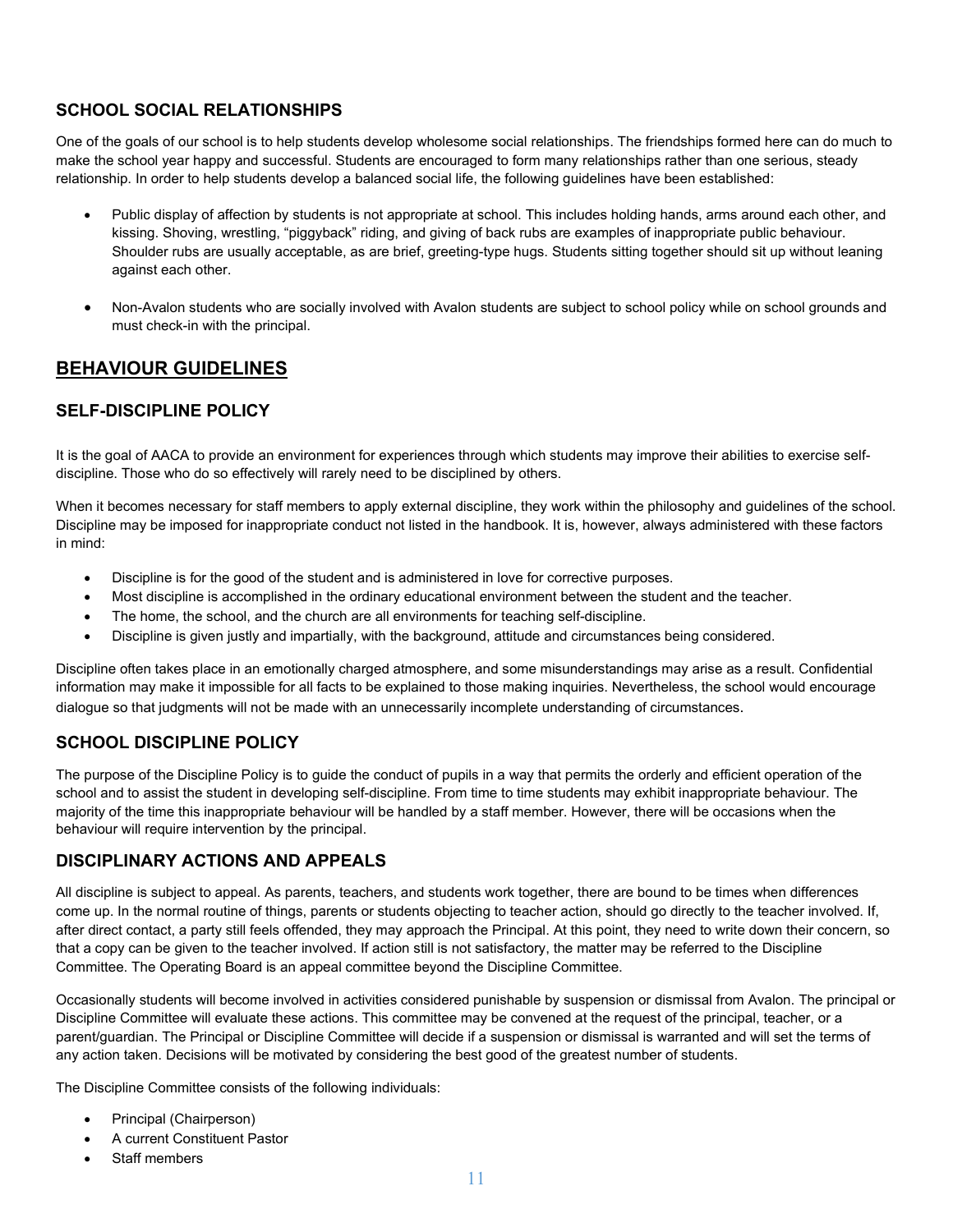The Chairperson is responsible to get the members of the Discipline Committee together when needed.

In the event of contention by teacher or parent/guardian of a Discipline Committee decision, the Operating Board shall act as a Board of Appeal. Members of the Discipline Committee normally on the Board may be excluded from deliberation in the Board's appeal function. Every attempt will be made to resolve problems at the lowest level.

## **MINOR OFFENCES**

Minor offences generally are those that a staff member will handle in the classroom, hallway, gym, or on the playground. Corrective strategies might include a warning (private, quick), a noon or after school detention, a withdrawal of privileges, a class isolation, a move within the class, or another action appropriate to the minor offence.

## **MAJOR OFFENCES**

Students have the right to be in school, but this right should also be considered a privilege. If a student abuses this privilege, then the most logical consequence is a progressive loss of the privilege. The following is a list of offences that can be considered major:

- Displaying ideas or behaviours that undermine the Christian ideals of the school.
- Damaging or stealing school or personal property. *(including theft in or out of school)*
- Fighting, hurtful or inappropriate teasing, using physical or verbal abuse, or intimidating a staff member or student.
- Showing open opposition to or defiance toward a staff member.
- exhibiting conduct which is illegal or deemed injurious or harmful to the well-being of the school such as drinking, smoking, supplying alcohol or drugs, gambling, betting, or having in one's possession any form of tobacco or illegal drugs.
- Dishonesty, wilful deception, cheating in exams, class work, or any other phase of the school program.
- AWOL (Absent Without Leave) leaving the school premises without following the correct procedure (see page 14) and with intent to deceive.
- Using profane language or gestures, indulging in a sexually suggestive manner, possessing, or displaying obscene literature, pictures, or objects.
- Wearing, displaying, or having in one's possession anything which causes a negative influence.
- Bringing a weapon of any kind to school.

## **ABUSIVE AND VIOLENT BEHAVIOUR**

Anyone manifesting vulgar, abusive, and violent behaviour is choosing to discontinue their affiliation with AACA. Further, they may be liable to be reported to the Child Protection Social Services and the police. Avalon staff refers to the documents entitled "The B.C. Handbook for Action on Child Abuse and Neglect" and "Supporting our Students" as provided by the BC Ministry of Education as appropriate procedure to deal with this issue *(available upon request at the school office).*

## **ELECTRONIC EQUIPMENT POLICY**

Avalon is a Christian institution focused on providing a Christian atmosphere and a safe learning environment for all students. Students are encouraged to make wise choices when using electronic equipment. Such items should be used to enhance learning and not for entertainment during school hours. It is our desire that each student expend the time and energy it takes to reach his/her full academic potential. Misuse of electronic equipment can interfere with reaching that goal. Therefore, the staff of Avalon have adopted the following guidelines for those who own electronic equipment:

- Cell phones, iPods, laptops, tablets, and similar devices are not to be used during class time unless approved as a learning device
- All other electronic entertainment devices are not to be used during school hours
- Because students are encouraged to demonstrate social courtesies, headphones are not to be used when moving in and around hallways and common areas.
- **Any** inappropriate use of electronic equipment at school may result in disciplinary action and/or acquisition of property.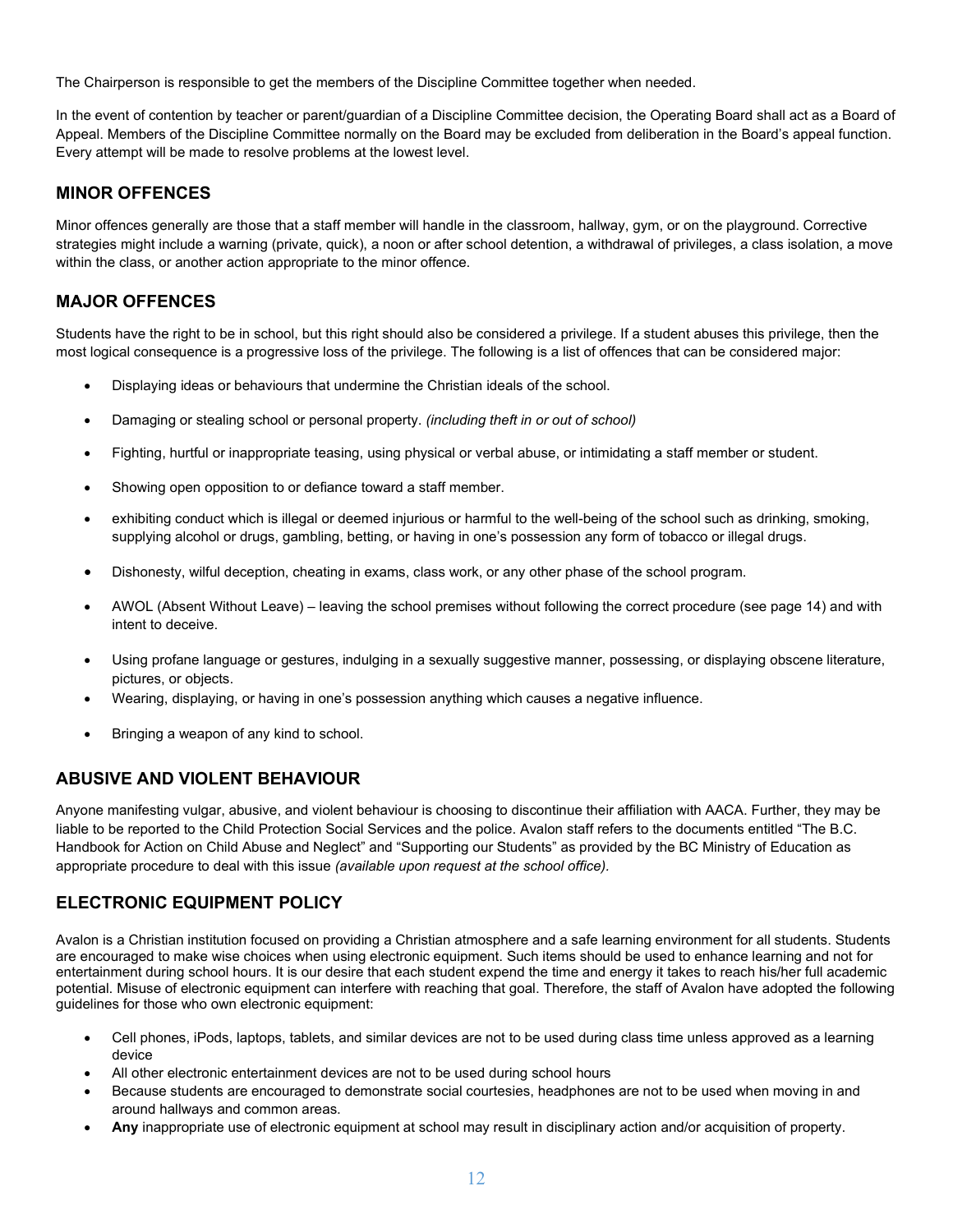# **INTERNET USE POLICIES**

Being that the internet is a necessity in today's education, responsible use is extremely important. Following are guidelines to responsible use.

Guidelines:

- Not sending and displaying offensive messages or pictures
- Being on sites not authorized by the teacher
- Not using profane language
- Not harassing, insulting, or attacking others
- Not damaging computers, computer systems, or the computer network
- Respecting copyright laws
- Not using others' passwords and/or disclosure of passwords to others
- Not trespassing in folders, work, or files of others
- Careful use of resources
- Not using the network for personal and/or commercial purposes (MSN, Chat Rooms, Facebook, Instagram, etc.…)
- Any other use not consistent with AACA rules/policies

## **PARENT / TEACHER CONFLICT RESOLUTION PROCESS / APPEALS POLICY AND PROCEDURE RATIONALE**

Procedural fairness is important. The Bible promotes justice and fair play in our dealings with others. "For the Lord is righteous, He loves justice; upright men will see His face." Psalm 11:7 (NIV) It is important for conflicts to be dealt with fairly and to be seen to have been dealt with fairly. Therefore, it is important to follow carefully outlined procedures in dealing with all conflicts that arise in schools. This policy deals with academic and disciplinary decisions. Employer/employee conflicts are dealt with through the policies outlined in the SDACC Education Code.

## **APPEAL POLICY**

The SDABC recognizes the right of a student and/or parent of a student to appeal a decision of an employee of the school where such decision significantly affects the education, health or safety of the student (i.e. admission, academic or disciplinary actions). A "decision" for the purposes of this policy includes the failure of an employee to make a decision or to communicate that decision in a timely manner.

*Appeals must be presented either in writing or in person to the school Principal or to the Chairperson of the local school board.* 

## **APPEAL PROCEDURE**

*Before filing an appeal* 

• Before an appeal is filed, it is the local School Board's expectation that the student and/or parent will constructively discuss the issue in dispute with those responsible at the school level. This expectation is in keeping with the conflict resolution principles found in Matthew 18. In this regard, the local School Board expects, at a minimum, the following steps will be taken before an appeal is filed:

**Step 1:** The student and/or parent will discuss the issue with the person who made the decision. **Step 2:** The student and/or parent will discuss the issue with the principal.

*Filing an Appeal* 

- An appeal shall be initiated by filing a notice of appeal in writing to the school Principal or to the Chairperson of the local school board.
- The notice of appeal shall include the following information:
- the name, address, email address (if applicable), and telephone phone number of the Appellant, including the student's name, grade level, and home room teacher.
- a description of the decision that is being appealed and its effect on the education, health or safety of the student.
- the steps that the Appellant has taken to discuss the matter directly with the person who made the decision and with the principal.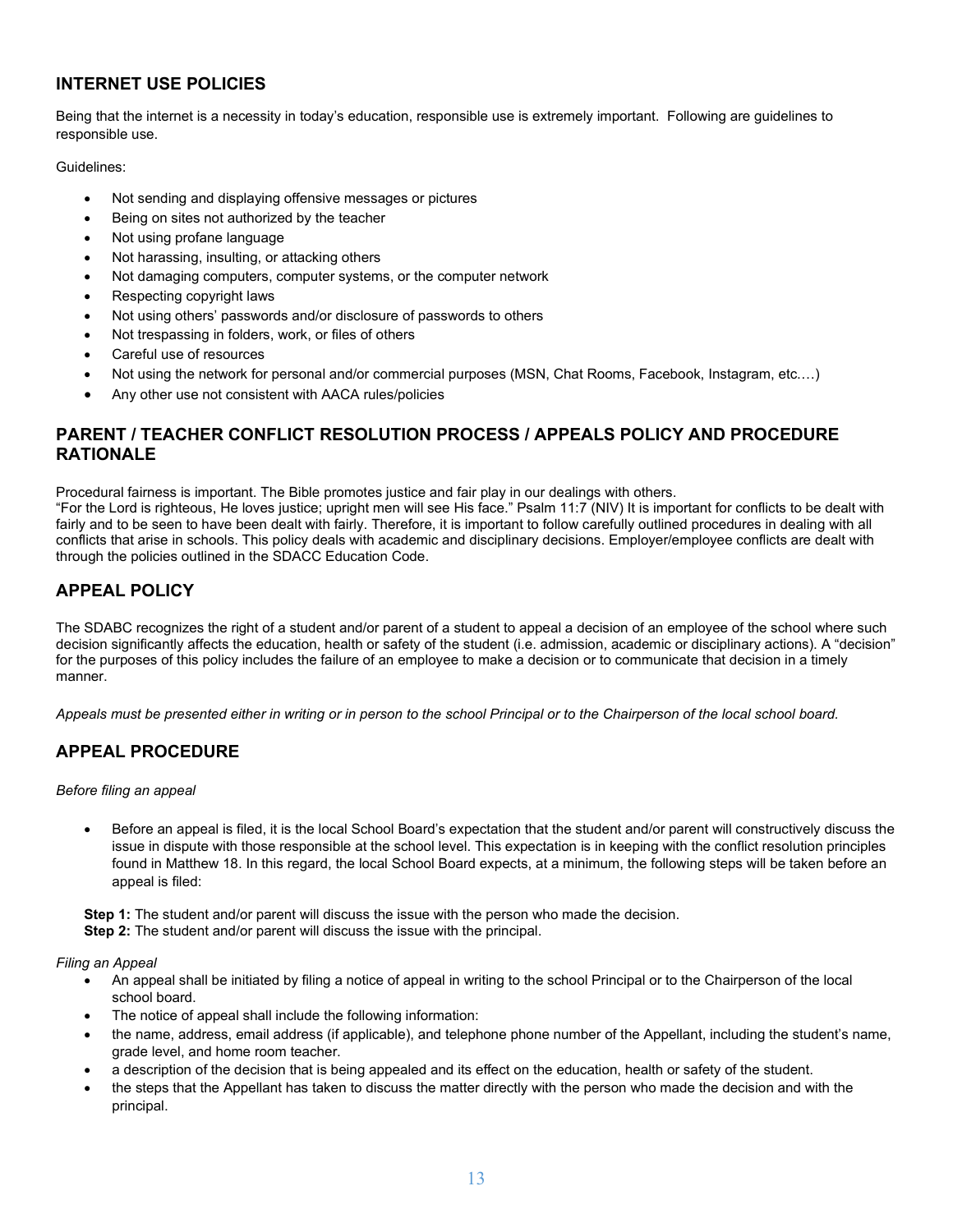#### *School Board Hearing*

- Upon receiving the notice of appeal, the Principal will notify the local School Board Chair, and the Superintendent.
- The local School Board Chair will call a special meeting of the local school board to review the appeal within 5 business days and will notify the Appellant, the Principal and the Superintendent of the date and time for the meeting.
- The local School Board will hold a hearing in respect of the appeal. All appeal hearings will be held in a closed session.
- The local School Board may ask questions of any person appearing at the appeal hearing, including the principal or the Appellant.
- During the appeal process, the Appellant may be accompanied by a support person and/or interpreter/translator.
- After answering questions from the local school board, the principal must recuse her/himself from the appeal committee's deliberation.

#### *Decision*

- The local School Board shall decide the appeal based only on the oral and/or written submissions presented to it.
- The local School Board shall notify the Appellant, the Superintendent, and the Principal within 72 hours of the School Board's decision. If an appeal is denied at this level, he Appellant must be provided with written reasons for the decision, and notification of the next level for appeal.

#### **Appeals made to the Superintendent will follow the same process as appeals made to the local school board.**

# **SMOKE FREE POLICY**

This policy addresses the use of tobacco products, including vape products on school property or at any school activities. It reflects a concern for the health of both employees and students and is based on current BC Ministry of Education requirements and educational practices. Our aim is for students and adults to respect our smoke free expectations by choosing not to smoke at school. We intend to achieve this by promoting the non-use of tobacco among students and adults.

#### *WE COMMIT TO*

- 1. Total elimination of tobacco use and vapour products (electronic cigarettes) on school property and at any school activities during the week or weekend.
- 2. Total elimination of tobacco use and vapour products (electronic cigarettes) while involved in school activities anywhere within the community.
- 3. Providing support for adults (employees and parents) and students to stop smoking.
- 4. No parent or community member smoking in a car on the school grounds or at a school event off campus.

#### *OUR POLICY*

Avalon Adventist Christian Academy is a non-smoking environment where the use of tobacco products, including vape products, is prohibited on all school property and at school sponsored events.

#### *RESPONSIBILITIES*

The success of this policy will depend on the thoughtfulness, consideration and cooperation of smokers and non-smokers. All people on the school premises share responsibility for adhering to and supporting this policy.

#### *STUDENTS*

- 1. Abide by the requirements of the policy.
- 2. If a smoker, actively seek support to stop smoking.
- 3. Support peers to stop smoking.
- 4. Remove themselves from an area where smoking is occurring.

#### *STAFF*

- 1. Abide by the requirements of the policy.
- 2. Provide knowledge on both the health effects of tobacco smoking and the skills necessary to cease using an addictive substance.
- 3. Encourage and support smokers to stop smoking.
- 4. If nominated by a student, act as their "stop smoking" support person / mentor / coach / encourager.

#### *PARENTS/COMMUNITY*

- 1. Abide by the requirements of the policy.
- 2. If their child smokes, actively encourage them to seek help and support them to stop.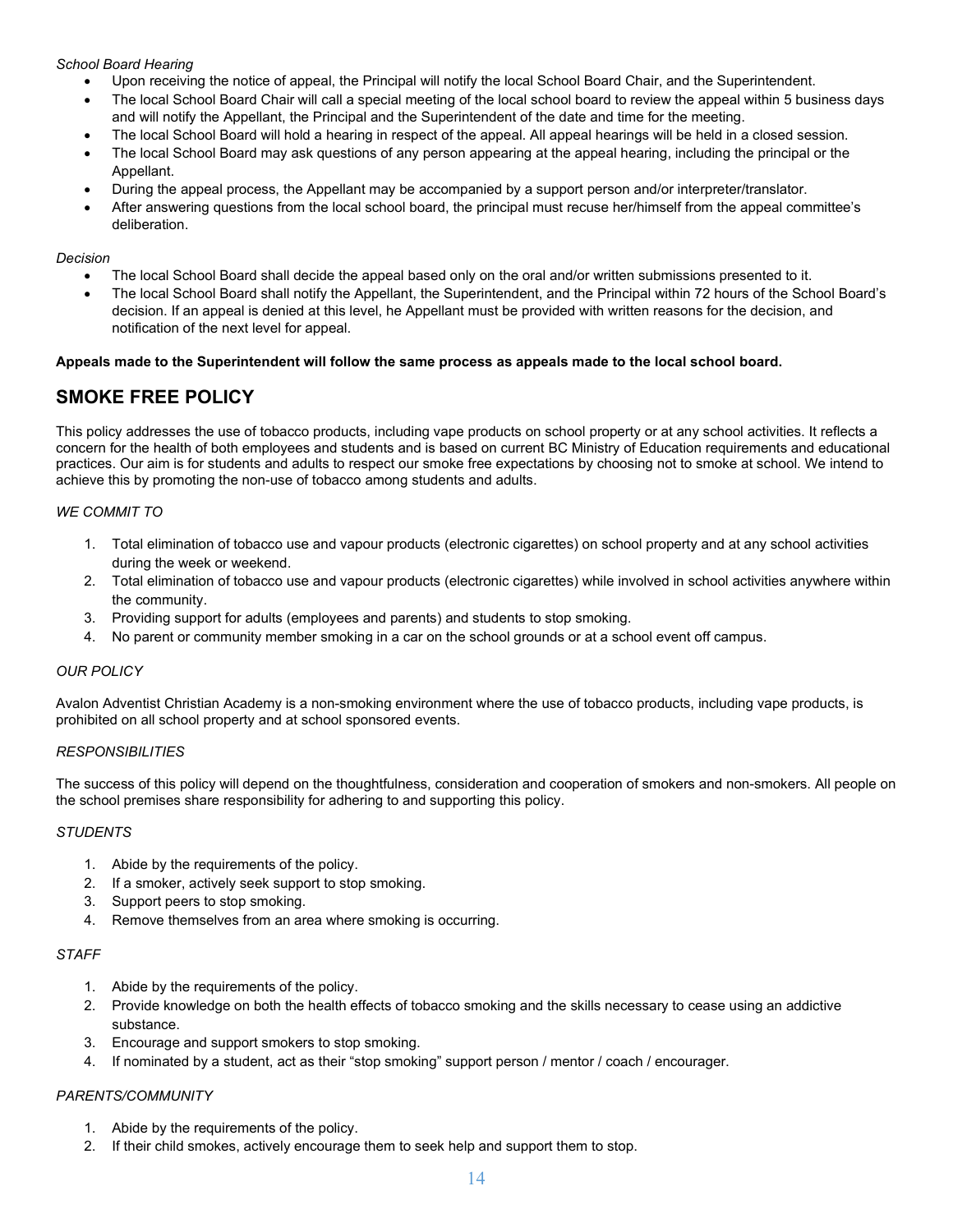3. Being supportive of any sanctions/consequences the school has imposed as a result of a student "smoking", "vaping" or socially mixing with a student who is smoking.

**BREACHES OF THE POLICY:** For the purpose of this policy a student smoker is someone who is smoking or in possession of tobacco or vape products. In addition, if students are within 500 meters of the school grounds, they will be seen as being in breach of the smoking policy.

# **ABUSE PROTOCOL**

The policies and protocols as set out in the *BC Handbook for Action on Child Abuse and Neglect*, *Responding to Child Welfare Concerns,* as well as *Supporting our Students; A Guide for Independent School Personnel Responding to Child Abuse* are followed by Avalon Adventist Christian School.

Child abuse is a serious problem. It is morally and legally wrong. Its impact can last a lifetime and even extend to future generations. Everyone who has reason to believe that a child has been or is likely to be physically harmed, sexually abused or sexually exploited by a parent or other person, has been neglected, or needs protection in the circumstances described in section 13(1) (d-k) of the Child, Family and Community Service Act is legally responsible, under section 14 of that Act, to report promptly to a child protection social worker. In British Columbia, a child is anyone under the age of 19.

# **ACCIDENT OR INJURY POLICY**

- Staff will administer first aid to students with minor injuries
- Staff will administer first aid to students with major injuries, and the student will be transported by car or ambulance to the Emergency Ward of the Port Hardy Hospital.
- Serious injuries may be transported to a larger hospital by ambulance.
- Parents shall be notified of any major injury by telephone.

# **MEDICATIONS**

No staff member may dispense medications to any student, including over-the-counter medications such as Tylenol, Aspirin, Ibuprofen, etc. Parents are strongly advised to not send medications to school with their children. If a prescription drug is required to be taken, the school MUST have the following information:

- 1. Letter from the parents giving permission.
- 2. Clear instructions from the doctor prescribing the medication.
- 3. The medication must be in its original container.

# **ALLERGIES**

Due to severe *(and in some cases life-threatening)* reactions of some students to specific allergens, the school has adopted a strict **NO PEANUTS/NO SCENT/NO PETS** policy. Parents are requested to honour this policy by not sending any peanut products in student's lunches. It is also important that items donated by parents for hot lunches, class parties, etc. be peanut/peanut product free.

# **LEAVING SCHOOL PROPERTY DURING SCHOOL HOURS**

Students are required to remain on the school grounds throughout the school day. Where circumstances demand a student to leave school property during school hours, parents are required to report to the office and fill out a permission slip provided. Office staff will go get the student requested. Students will stay in their classroom or designated area until such a request. It is REQUIRED that a parent or guardian transport their son or daughter from the school. This is necessary as a safety precaution in order that staff know the whereabouts of students at all times.

# **VISITORS DURING SCHOOL HOURS**

During school hours, visitors must check in to the office prior to visiting on school property. Visitors must also request permission in advance from the supervising teacher to participate in class. This ensures the safety of all students and allows teachers to accommodate extra people in a program.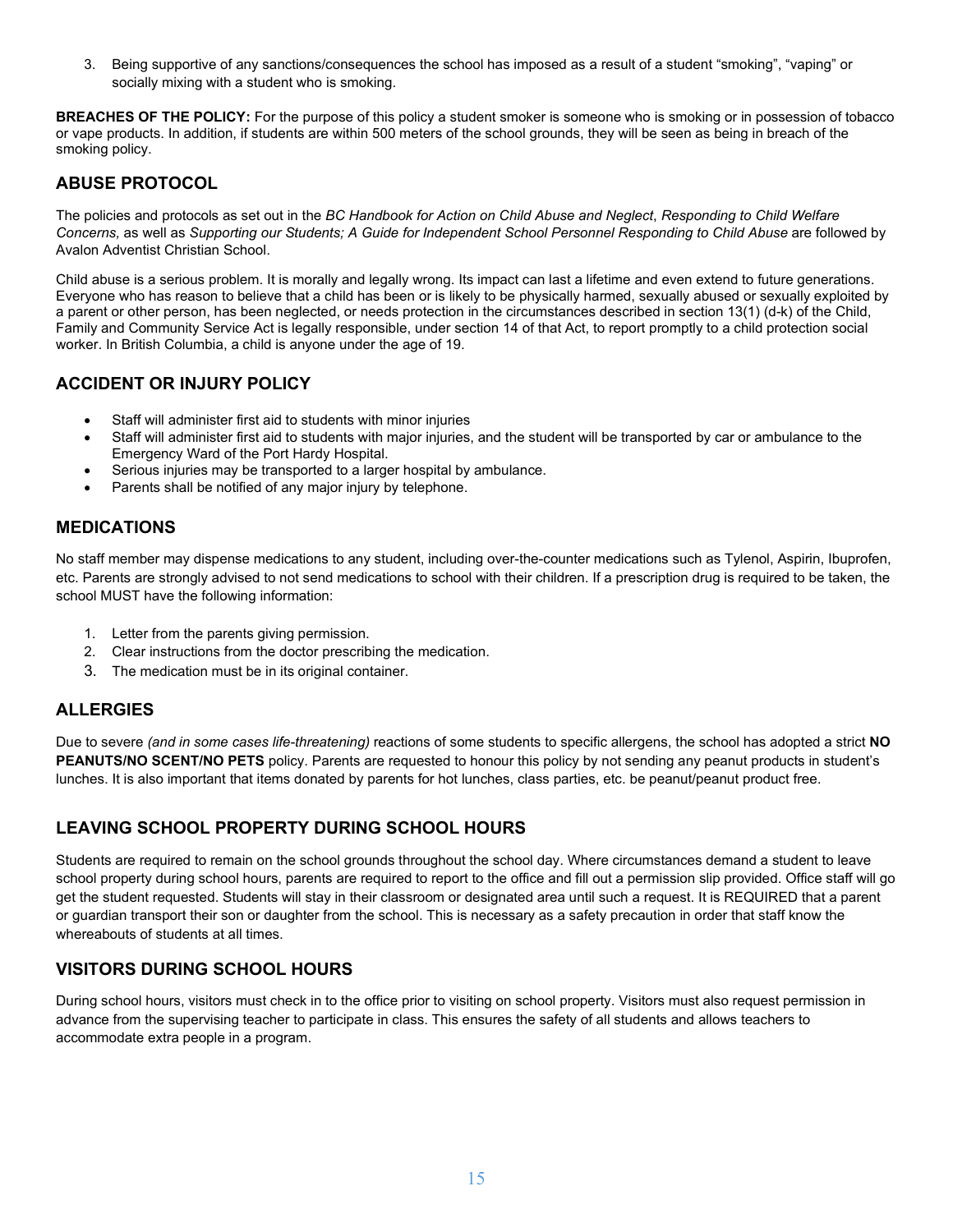# **POWER OUTAGES**

If the power is off when you wake up or goes off before school begins, school will be closed for the day unless the power comes back on by 11:00 AM.

School will begin 1 hour after the power comes back on.

Example:

- If the power comes on at 9:23 AM School will start at 10:23 AM.
- If the power comes back on at 11:01 AM School is closed for the day.